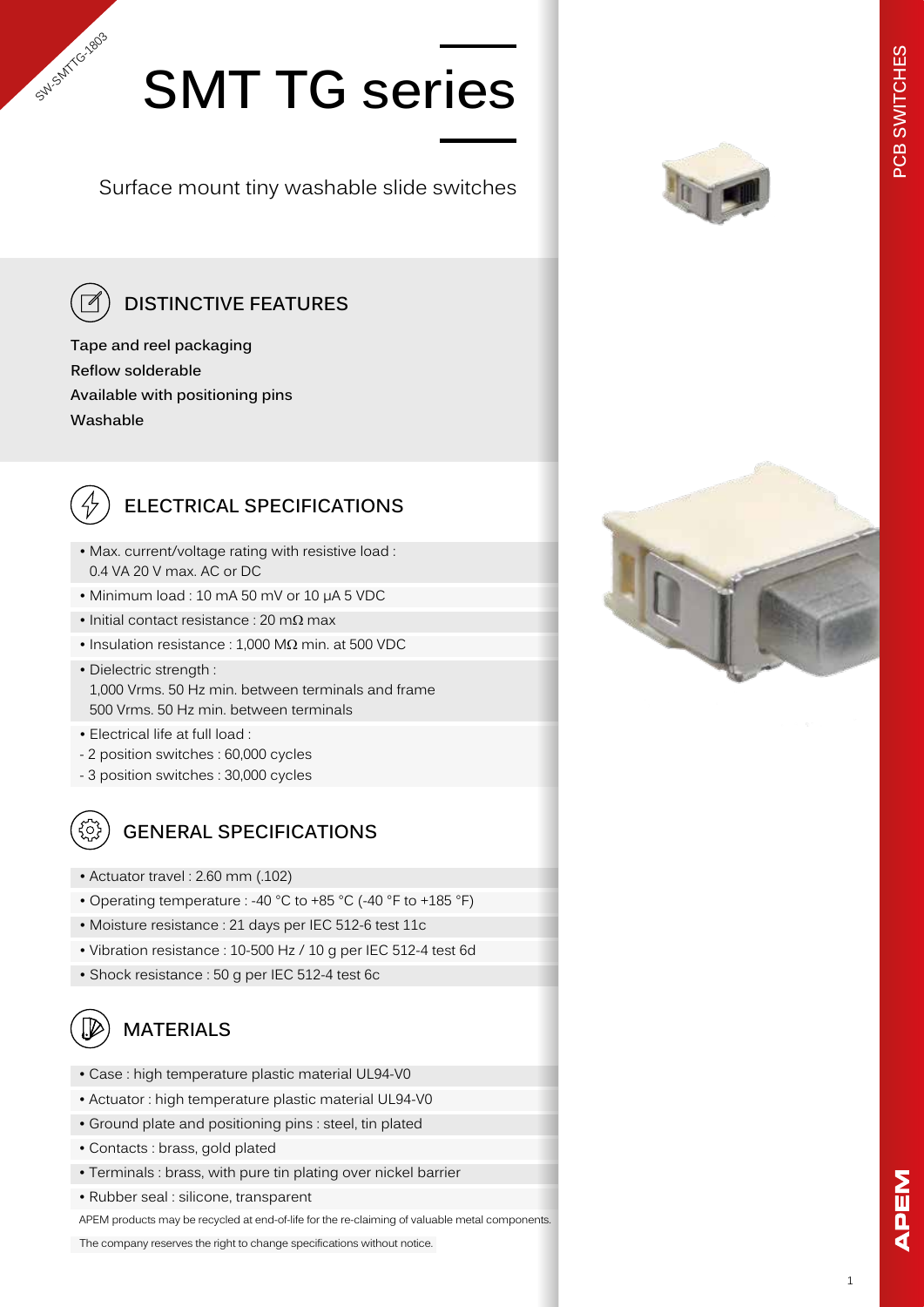### **SMT TG series**

### Surface mount tiny washable slide switches



### **SOLDERING AND CLEANING**

- Reflow soldering : infrared, vapor phase or infrared convection
- Washable per IEA-RS448-2 :
- water + detergent preferred
- solvents
- Further information on reflow soldering : see "Technical information" on website.



| .F<br>$3.05$<br>$120$<br>π. | ؊<br>¤ŏ,≃ |  |
|-----------------------------|-----------|--|
|                             |           |  |



### **ELECTRICAL FUNCTIONS**





| Tape width    | 24.00 (.944)       | 44.00 (1.732)           |
|---------------|--------------------|-------------------------|
| Reel          | 24.40+2.00/0.00    | 44.40+2.00/0.00         |
| (dimension A) | $(.960+.078/.000)$ | $(1.748 + 0.078/0.000)$ |

**Standard packaging unit :** 500 pieces Tape meeting international standard IEC - Publication 286-3 (EIA481A) Start leader : 400 mm min.

**PCB SWITCHES**

PCB SWITCHES